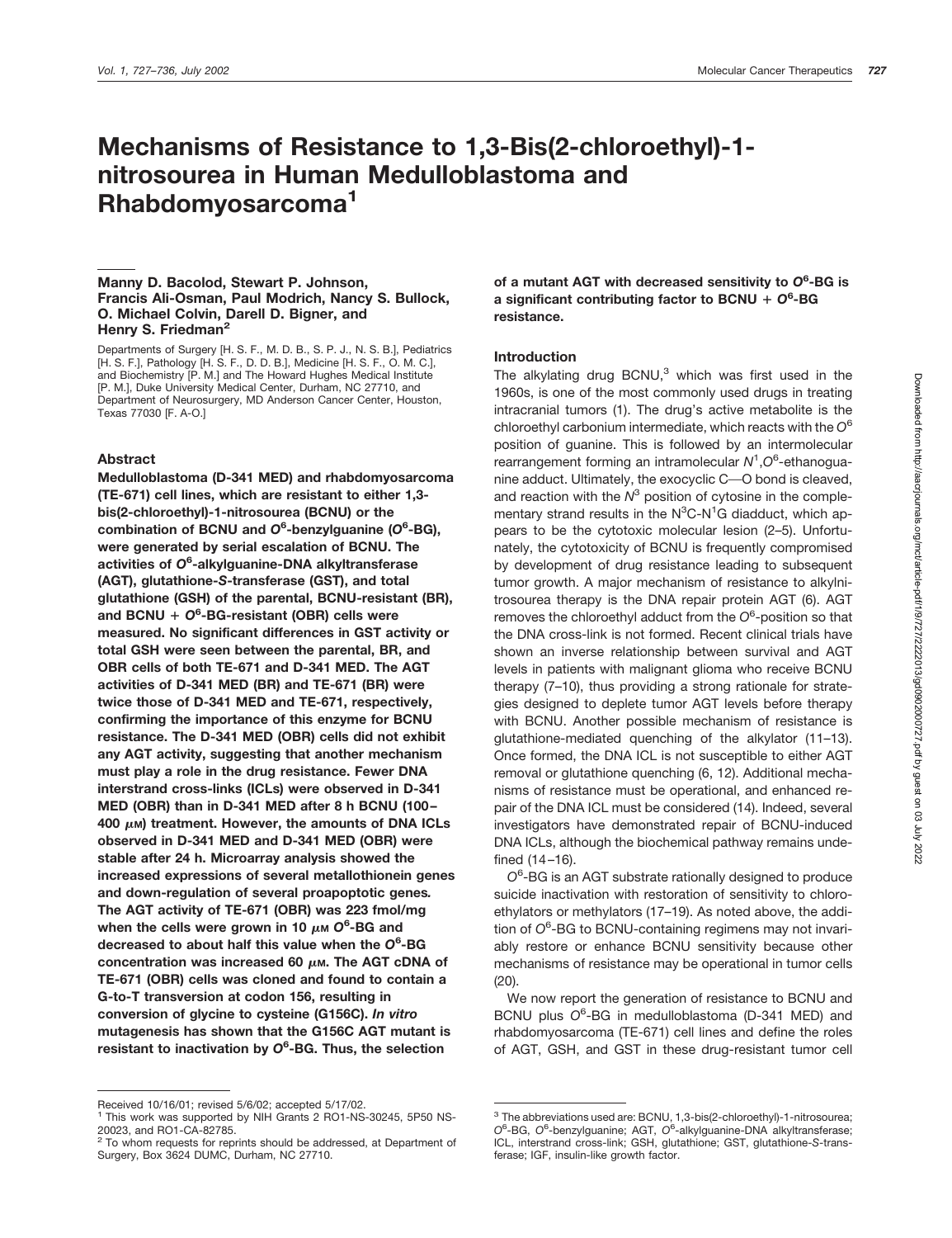lines. In addition, we are presenting a comparative analysis of DNA ICL formation in D-341 MED and D-341 MED (OBR) as well as a comparison of their gene expression profiles.

#### **Materials and Methods**

**Drugs.** BCNU was purchased from Sigma Chemical Co. (St. Louis, MO). O<sup>6</sup>-BG was a generous gift from Dr. Robert Moschel of the National Cancer Institute-Frederick Cancer Research and Development Center (Frederick, MD).

**Generation of Drug-resistant Cells.** To generate BCNU resistance, we began treating cells with  $\sim$ 10  $\mu$ M BCNU for 1 h. The cells were maintained at this drug concentration until they showed markedly increased survival to drug treatment. After every three passages, the drug concentration was increased by 5-10  $\mu$ m. OBR cell lines were generated the same way, except that: (a) the cells were exposed to 100  $\mu$ M *O*6 -BG for 10 min before BCNU treatment; and (*b*) cells were maintained in medium with 10  $\mu$ <sub>M</sub> O<sup>6</sup>-BG.

**Limiting Dilution Assay.** The cytotoxicity of BCNU against D-341 MED, D-341 MED (BR), D-341 MED (OBR), TE-671, TE-671 (BR), and TE-671 (OBR) was determined using limiting dilution assay as described previously (21). OBR cells were initially exposed to 100  $\mu$ M O<sup>6</sup>-BG, treated with BCNU for 1 h and then plated in 10  $\mu$ m O<sup>6</sup>-BG.

**AGT Assay.** The activity of AGT was measured as described previously (18). The enzyme activity was defined as the fmol of O<sup>6</sup>-[<sup>3</sup>H]methylguanine removed from <sup>3</sup>H-methylated DNA per mg of extracted protein from sonicated cells after incubation at 37°C for 30 min. Briefly, the DNA was precipitated by adding ice-cold perchloric acid at a final concentration of 0.25 <sub>M</sub> and then hydrolyzed by incubating the precipitate with 500 ml of 0.1  $\mu$  HCl at 70 $\degree$ C for 30 min. The modified bases were separated by reverse-phase highperformance liquid chromatography and quantified by scintillation counting. Protein concentration was determined using the method of Bradford (22) with BSA as the standard.

**GST and GSH Assays.** Total GSH was determined using the method of Tietze (23) and Griffith (24), with minor modifications described previously (25). The activity of GST was measured using the method of Habig (26).

**Cloning and Sequencing the** *AGT* **Gene of TE-671 (OBR).** The total cellular RNAs of the TE-671 and TE-671 (OBR) cells were prepared using Trizol reagent (Life Technologies, Inc.). The first-strand cDNA was synthesized from total RNA using Superscript RNase H<sup>-</sup> Reverse Transcriptase (Life Technologies, Inc.) and random hexamer primers (Life Technologies, Inc.). The AGT cDNAs were amplified using PCR Master Mix (Promega) along with the primers P1 (5'-GCGCGGATCCGGTACTTGGAAAAATGGA-CAAGGATTG-3) and P2 (5-GCGCGAATTCCAAACATCC-ATCCTACTGCACATAC-3), which were designed based on the reported sequence of the human *AGT* gene (27). The PCR conditions were as follows: (*a*) initial denaturation at 95°C for 2 min; (*b*) 40 cycles of 95°C for 30 s, 62°C for 60 s, and 72°C for 60 s; and (*C*) final extension at 72°C for 7 min. The PCR products were extracted with chloroform, ethanol precipitated, redissolved in 15  $\mu$ l of 10 mm Tris-Cl (pH 8.0), and 1 mM EDTA, and digested with *Eco*RI and *Bam*HI (New England Biolabs). The DNA products were electrophoresed

on a 1.5% agarose gel (with 0.5 mg/ml ethidium bromide) and extracted from the gel using Qiaquick Gel Extraction kit (Qiagen). The extracted PCR fragment was ligated to *Eco*RIand *Bam*HI-digested pTZ18u vector (Bio-Rad). After transformation of DH5 $\alpha$ , plasmid DNAs were prepared from randomly picked white colonies using the Plasmid Mini kit (Qiagen). Sequencing of plasmids was carried out at the DNA Sequencing Facility of Duke University Medical Center (Durham, NC).

**Determination of Gene-specific DNA ICLs.** The medium of the exponentially growing D-341 MED or D-341 MED (OBR) cells was replaced with a fresh medium lacking FCS but containing 10  $\mu$ м O <sup>6</sup>-BG. After 1 h, BCNU was added to the medium to a final concentration of 0, 100, 200, 300, and 400  $\mu$ m. Cells were harvested after 8 and 24 h of incubation with the drug. The cell pellets were washed with  $1\times$  PBS. Genomic DNA was isolated using the DNeasy Tissue kit (Qiagen). Each DNA sample was digested with *Eco*RI for 12 h at 37 $\degree$ C. Ten  $\mu$ g of digested DNA was electrophoresed on 0.7%,  $1 \times$  TAE agarose gel at 30 V for 16 h. Before electrophoresis, DNAs were denatured in 80% formamide, 10 mm EDTA, 1 mg/ml bromphenol blue, and 1 mg/ml xylene xyanol by heating at 65°C for 5 min and then cooling on ice. In addition, a 10- $\mu$ g DNA sample from untreated cells was loaded without denaturation. After the electrophoresis, the DNA bands were transferred to GeneScreen Plus membrane as described previously (28). The DNA bands were quantified by PhosphorImager, and the percentage of ICLs was calculated by dividing the amount of radioactivity in the doublestranded DNA band by the total radioactivity detected in double- and single-stranded DNA bands.

**Gene Expression Analysis of D-341 MED and D-341 MED (OBR).** Total RNA from D-341 MED and D-341 MED (OBR) cells was extracted using Trizol Reagent (Life Technologies, Inc.) and purified with RNeasy columns (Qiagen). Double-stranded cDNA was synthesized from 10  $\mu$ g of total RNA using cDNA synthesis kit (Life Technologies, Inc.) and T7 ( $dT_{24}$  primer (GenSet). Using the BioArray High Yield RNA Transcription kit (with T7 RNA polymerase) from Enzo Diagnostics (New York, NY), the cDNA was transcribed *in vitro* to produce biotin-labeled cRNA. The cRNA was then hybridized to GeneChip Human Genome U95Av2 Array according to the Affymetrix protocol. Microarray data were analyzed using Microarray Suite 5.0 (Affymetrix Co.) A comparison analysis was made designating D-341 MED as baseline and D-341 MED (OBR) as experiment. This comparative analysis determined: (*a*) the change in *P*; (*b*) the associated change call; and (*c*) the signal log ratio.4

## **Results**

**Limiting Dilution Assays.** BCNU was less cytotoxic to D-341 MED (BR) than the parental cell line D-341 MED (Fig. 1*a*). The survival of both cell lines was diminished considerably after exposure to *O*<sup>6</sup> -BG prior to BCNU. However, *O*6 -BG improved the cytotoxicity of BCNU to D-341 MED

<sup>&</sup>lt;sup>4</sup> A detailed explanation of the Microarray Protocol and change algorithm can be found at www.affymetrix.com.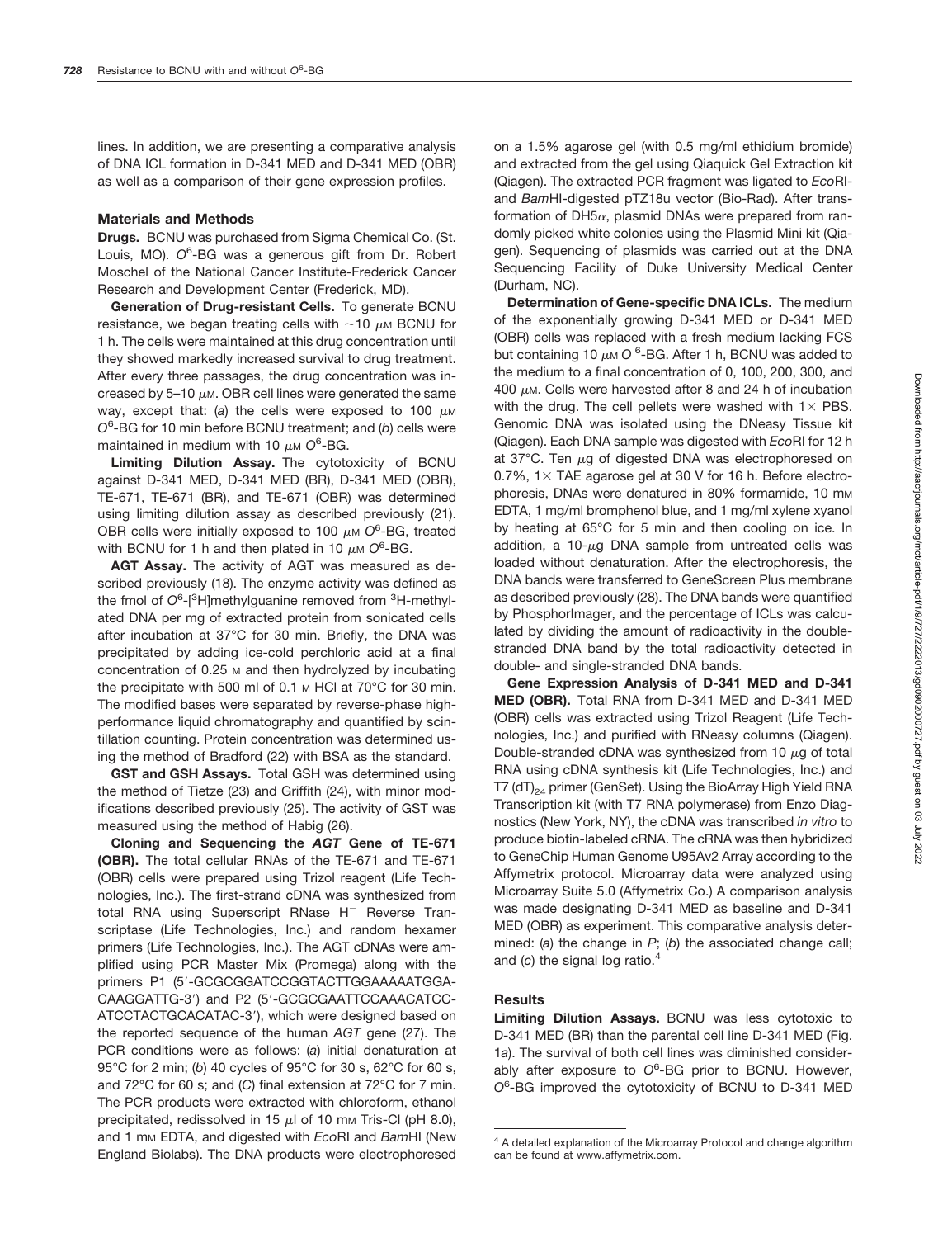

only at BCNU concentrations  $<$  300  $\mu$ m. Similarly, TE-671 (BR) exhibited higher survival than TE-671 when treated with BCNU (Fig. 1*b*). With the addition of *O*<sup>6</sup> -BG, the survival fraction of TE-671 (BR) decreased dramatically so that it was indistinguishable from TE-671.

The survival of D-341 MED after treatment with BCNU was somewhat less than D-341 MED (OBR) treated with BCNU plus *O*<sup>6</sup> -BG (Fig. 2*a*). However, treatment of D-341 MED with BCNU plus *O*<sup>6</sup> -BG produced substantially greater cytotoxicity. The survival of TE-671 after treatment with BCNU was less than TE-671 (OBR) treated with BCNU plus O<sup>6</sup>-BG (Fig. 2*b*). Again, treatment of TE-671 with BCNU plus *O*<sup>6</sup> -BG produced markedly increased cytotoxicity.

**Total GSH and GST Activities.** The total GSH for TE-671, TE-671 (BR), and TE-671 (OBR) were 35.4  $\pm$  8.5, 40.8  $\pm$ 12.8, and 33.4  $\pm$  9.4 nmol/mg protein extracts, respectively. The total GSH for D-341 MED, D-341 MED (BR), and D-341 (OBR) were  $12.9 \pm 4.0$ ,  $16.3 \pm 8.0$ , and  $13.5 \pm 6.6$  nmol/mg protein, respectively.

The total GST activities of TE-671, TE-671 (BR), and TE-671 (OBR) were determined to be  $36.6 \pm 5.5$ ,  $32.7 \pm 9.8$ , and  $28.0 \pm 6.6$  mmol/min/mg protein, respectively. D-341 MED, D-341 MED (BR), and D-341 MED (OBR) demonstrated specific GST activities of 61.0  $\pm$  13.5, 88.4  $\pm$  18.9, and 54.4  $\pm$ 13.1 nmol/min/mg protein, respectively.

**AGT Activities.** The parent cell line D-341 MED exhibited an AGT activity of 2232  $\pm$  329 fmol/mg protein (Fig. 3a). The AGT activity of D-341 MED (BR) was significantly higher  $(4239 \pm 170 \text{ fmol/mq})$ , whereas that of D-341 MED (OBR) was essentially zero. The AGT activities of D-341 MED and D-341 MED (BR), grown in medium containing 10 μM O<sup>6</sup>-BG, both declined to essentially zero.

TE-671 cells displayed an AGT activity of 3967  $\pm$  341 fmol/mg protein compared with 6247  $\pm$  348 for TE-671 (BR) (Fig. 3*b*). The AGT activities of both these cell lines were totally depleted when exposed to 10  $\mu$ M BG. Unlike D-341 MED (OBR), TE-671 (OBR) cells clearly demonstrated residual AGT levels of 223  $\pm$  36 fmol/mg. In a separate experiment, TE-671 (OBR) cells were treated with increasing O<sup>6</sup>-BG concentrations (20, 40, and 60  $\mu$ M) before AGT levels were quantitated. Even at elevated *O*<sup>6</sup> -BG concentrations, TE-671 (OBR) cells continued to have active AGT, displaying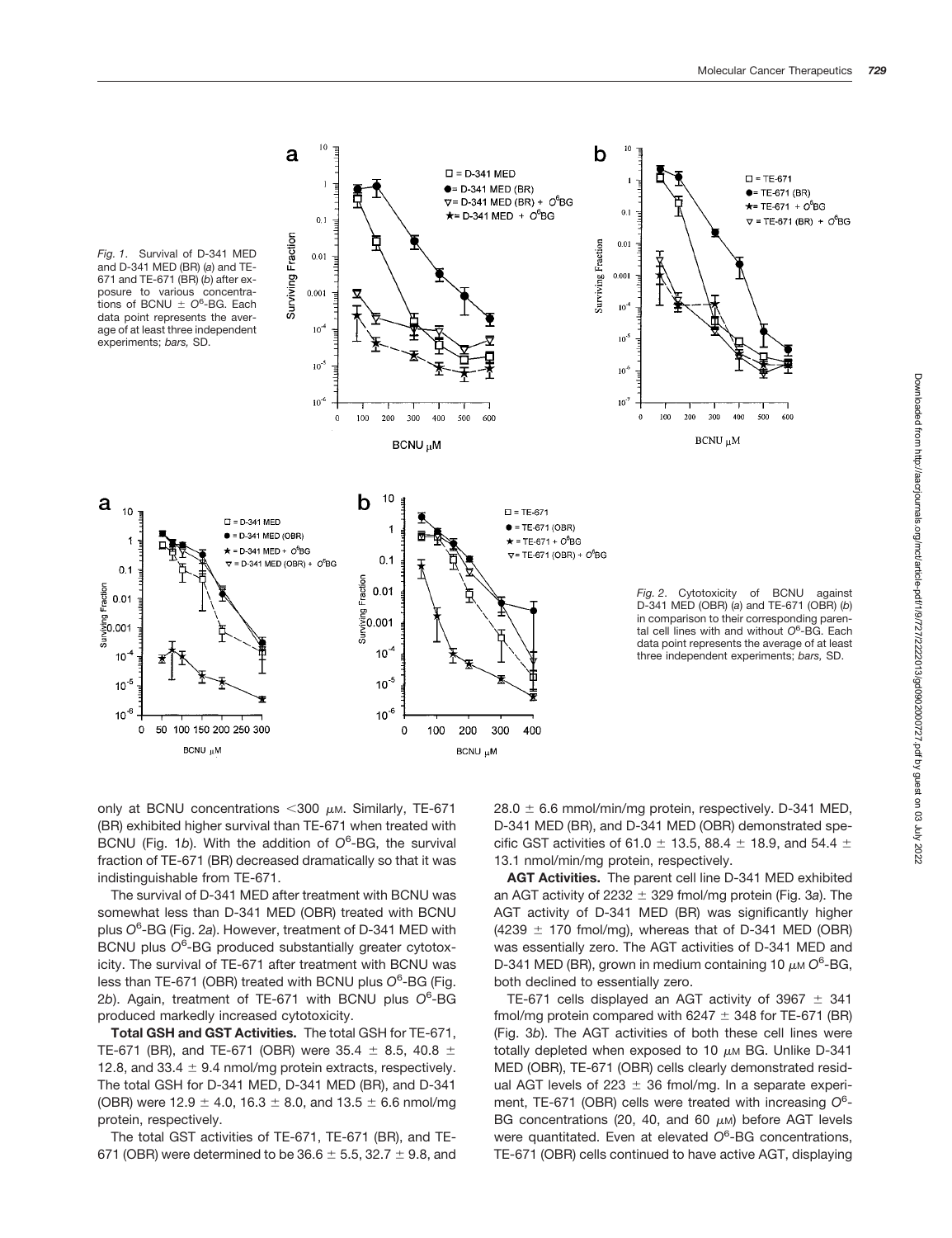

*Fig. 3*. AGT activities of D-341 MED, D-341 MED (BR), and D-341 MED (OBR) (*a*) and TE-671, TE-671 (BR), and TE-671 (OBR) (*b*) with and without exposure to 10  $\mu$ <sub>M</sub> O<sup>6</sup>-BG.

enzyme levels of 227  $\pm$  13, 219  $\pm$  35, and 109  $\pm$  13 fmol/mg of 20, 40, and 60  $\mu$ <sub>M</sub> O<sup>6</sup>-BG, respectively. The observation that even 60  $\mu$ м O<sup>6</sup>-BG was not able to eliminate the AGT activity of TE-671 (OBR) indicated the possibility of a mutant AGT protein in this cell line.

**Point Mutation in TE-671 (OBR)** *AGT* **Gene.** We designed PCR primers for the amplification of the entire coding sequence for AGT. Sequencing of the TE-671 (OBR) *AGT* gene revealed a point mutation at codon 156. The triplet GGC (which codes for glycine in the wild-type gene) has become TGC (which codes for cysteine; Fig. 4). No other mutation was found in the entire 624 bases of the coding sequence. The *AGT* gene of TE-671 was also cloned and sequenced. No mutation was detected.

**DNA ICL Formation.** Because the BCNU resistance of D-341 MED (OBR) was not the result of quenching by elevated GSH or GST or the result of a mutant AGT, we investigated the formation of DNA ICLs in this cell line. Specifically, we measured DNA ICL formation within the c-*myc* gene by a DNA denaturation/renaturation assay in which cross-linked DNA is observed as double-stranded DNA after the DNA is denatured and separated by electrophoresis (29, 30). We treated D-341 MED and D-341 MED (OBR) at four BCNU concentrations (100–400  $\mu$ M) for 8 h. At each BCNU concentration, the percentage of ICLs for D-341 MED was higher than that of D-341 MED (OBR) (Fig. 5). When the BCNU treatment was extended to 24 h, the amount of DNA



*Fig. 4*. *A,* comparison of TE-671 and TE-671 (OBR) AGT cDNAs. The TE-671 *AGT* gene has a G-to-T transversion relative to the parent cell line. *B,* a portion of the TE-671 (OBR) and TE-671 AGT primary structures. Mutation at codon 156 led to conversion of glycine to cysteine for TE-671 (OBR) AGT. The *underlined* stretch of amino acids is the known active site consensus sequence of the protein.

ICL was almost unchanged from what was observed at 8 h for both the parent and drug-resistant cell lines (Fig. 5).

**Gene Expression Analysis of D-341 MED and D-341 MED (OBR).** The parent and resistant cell lines were compared for the expression of  $\sim$  12,000 genes using microarray analysis. The expression ratio for a certain gene was defined as its signal for D-341 MED (OBR) divided by its signal for D-341 MED. Only genes with expression ratios of at least 3 (the up-regulated genes) and  $\leq 0.3$  (the down-regulated genes) are shown (Table 1). Each gene is grouped into the following categories: apoptosis-related, cell adhesion and extracellular matrix, cytoskeleton, DNA synthesis and repair, membrane structure and repair, metabolism, molecular transport, neuronal development, protein degradation, protein synthesis and processing, RNA processing, signal transduction, stress response, transcription, cancer-associated genes of unknown functions, and genes of unknown functions.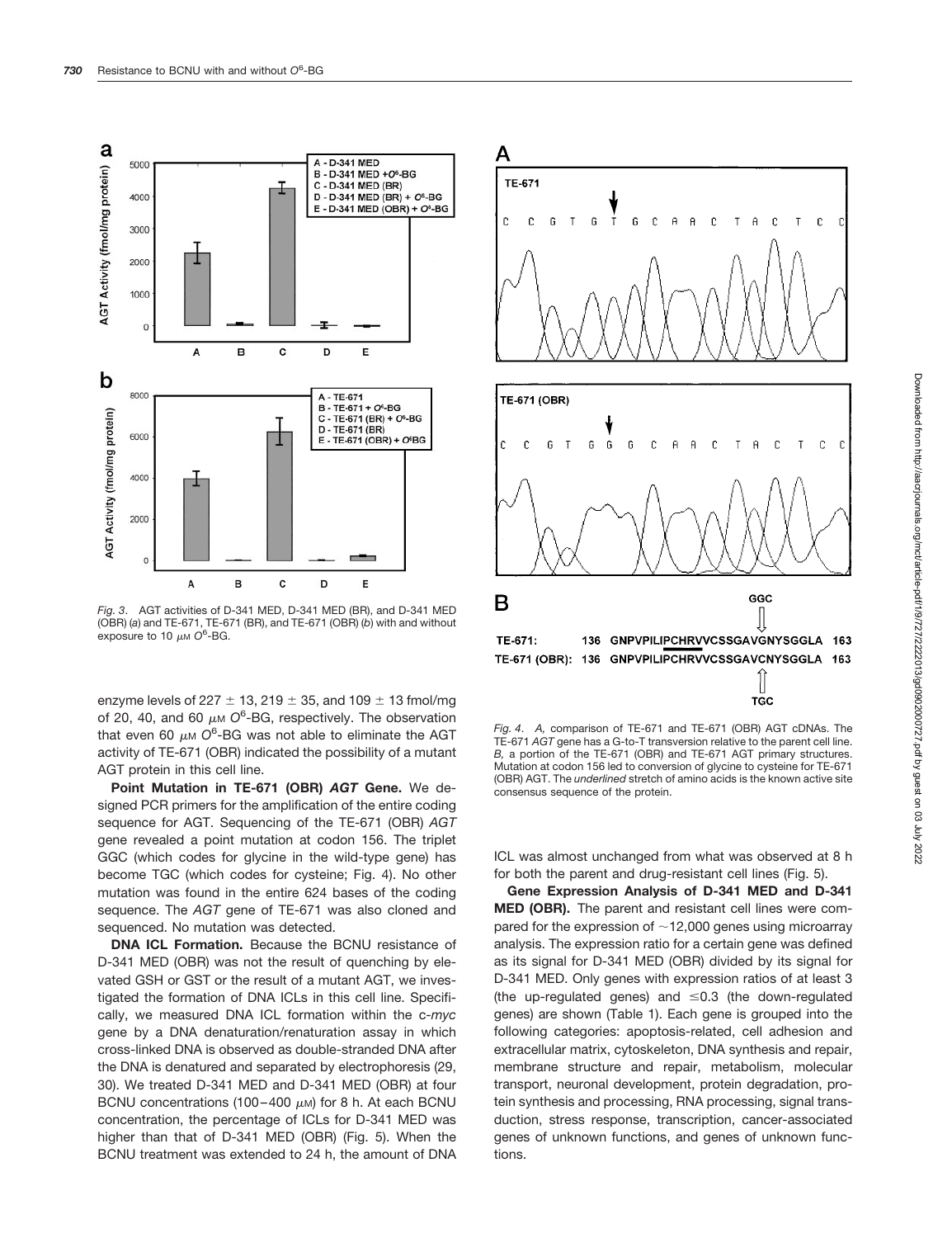400

 $\leftarrow$  Ds

 $\leftarrow$  Ss



Time (h)

 $BCNU(\mu M)$ 

100

 $\bf{0}$ 

100

200

 $BCNU (\mu M)$ 

300

400

200

300

400

100

200

300

-D-341 MED (8h)  $\triangle$  - D-341 MED (24 h)

 $-D-341$  MED (OBR)  $(8 h)$  $-$  - D-341 MED (OBR) (24 h)

А

Southern blot analysis (using c*myc* probe) of *Eco*RI-digested genomic DNA of D-341 MED and D-341 MED (OBR). The cells were treated at 0, 100, 200, 300, and 400  $\mu$ M BCNU for 8 and 24 h. ND is nondenatured DNA. *Ds,* position of double-stranded DNA; *Ss,* position of singlestranded DNA. *B,* quantitative summary of the results shown in *A.*

## **Discussion**

The effectiveness of alkylating agents in treating cancer cells is limited by a number of mechanisms that impart cellular resistance to the drugs. For example, a well-described mechanism of resistance to chloroethylnitrosoureas appears to be AGT-mediated monoadduct removal (6). Glutathione quenching of monoadduct formation also plays a role in reducing BCNU cytotoxicity (11–13). Chloroethylnitrosoureas also can be detoxified by either cytochrome P-450 or GST-mediated pathways (31, 32). Recent evidence suggests that p53 (33), the cell cycle regulator WAF1/Cip1 (34), the transforming growth factor  $\beta$ 1 (35), and poly(ADP-ribose) polymerase (36) may play additional roles in generating BCNU resistance. However, the dealkylation at the *O*<sup>6</sup> position of guanine by AGT is now well recognized as the major mechanism of resistance to chloronitrosoureas as well as methylators (37–40). A number of laboratory and clinical studies have firmly established the correlation between BCNU resistance and elevated AGT activities in brain tumors (9, 41, 42).

*O*6 -BG was rationally developed to deplete AGT levels by binding to the enzyme with subsequent transfer of its benzyl group to the active site of the enzyme (19). Although the combination of BCNU and *O*<sup>6</sup> -BG has been shown to be very promising *in vitro* as well as in xenograft studies (43–47), there is always a possibility that cellular resistance to this drug combination may modulate the effects of the drugs. The establishment of medulloblastoma and rhabdomyosarcoma sublines that are resistant to BCNU plus O<sup>6</sup>-BG provides evidence that this possibility may occur in the clinic. Acquired resistance of breast cancer cells to BCNU and *O*<sup>6</sup> -BG has also been reported (48).

Dramatic elevation in AGT activity was the primary reason for enhanced survival of D-341 MED (BR) and TE-671 (BR), after treatment with BCNU. The activity of AGT was still a significant factor in the survival of TE-671 (OBR) after treatment with BCNU plus O<sup>6</sup>-BG. The glycine-to-cysteine AGT mutation at codon 156, which resulted in decreased effects of *O*<sup>6</sup> -BG, was one of the mutant proteins shown previously to exhibit resistance to *O*<sup>6</sup> -BG in the *in vitro* mutagenesis study by Xu-Welliver and Pegg (49). In their study, the region of residues between 150 and 173 was randomly mutated, and the resulting mutants with AGT activity and *O*<sup>6</sup> -BG resistance were examined. G156C had an ED<sub>50</sub> (for O<sup>6</sup>-BG) of 50  $\mu$ M compared with the 0.1  $\mu$ M of the parent. Xu-Welliver and Pegg (49) found that glycine 156 and lysine 165 are two positions at which changes caused the largest increases in *O*6 -BG resistance. The mutant G156A, identified earlier for its *O*6 -BG resistance (50), has been studied extensively as a possible hematopoietic protectant during BCNU *O*<sup>6</sup> -BG chemotherapy (51–54). In the crystal structure model for AGT, the wing residues (amino acids 151 to 158) are proposed to play critical roles in stabilizing the position of *O*<sup>6</sup> -BG in the AGT binding pocket (55). The conformational change brought about by conversion of glycine to cysteine may have been enough to disrupt the binding of *O*<sup>6</sup> -BG by AGT.

500

The G156C mutant was caused by a GGC-to-TGC codon change. G-to-T transversion is the predominant mutation induced by BCNU in Chinese hamster ovary cells (56). Chinese hamster ovary cells transfected with AGT cDNA showed a decrease in BCNU-induced mutation (57). This inactivation of AGT by *O*<sup>6</sup> -BG would contribute to increased mutational events by BCNU during the development of drugresistant cell lines.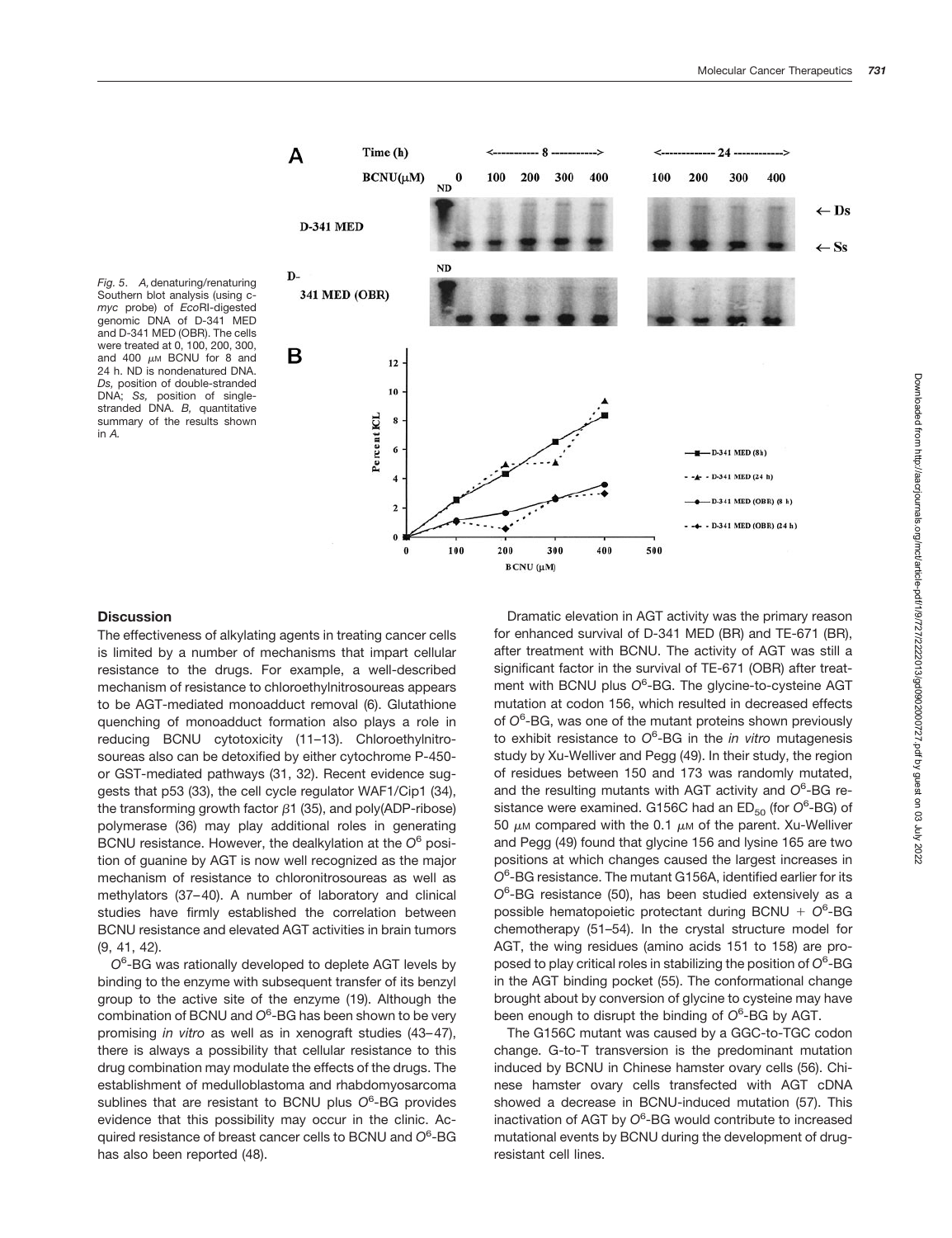## *Table 1* Genes with marked expression change in D-341 MED (OBR) relative to D-341 MED

Shown here are genes with signal ratios (expression in D-341 MED (OBR): expression in D-341 MED) of at least 3.0 (up-regulated) and  $\leq 0.3$ (down-regulated).

| Descriptions                                                                                 | Gene              | GenBank or<br>UniGene<br>accession no. | Signal ratio<br>[D-341 MED (OBR):<br>D-341 MED] |
|----------------------------------------------------------------------------------------------|-------------------|----------------------------------------|-------------------------------------------------|
| Apoptosis-related                                                                            |                   |                                        |                                                 |
| Midkine (neurite growth-promoting factor 2)                                                  | NEGF <sub>2</sub> | X55110                                 | 13.93                                           |
| Insulin-like growth factor 1 (somatomedin C)                                                 | IGF1              | X57025                                 | 8.57                                            |
| Programmed cell death 6                                                                      | PDCD6             | AF035606                               | 0.31                                            |
| Chemokine (C-X-C motif), receptor 4 (fusin)                                                  | CXCR4             | L06797                                 | 0.14                                            |
| Mitogen-activated protein kinase kinase 6                                                    | MAP2K6            | U39064                                 | 0.13                                            |
| Paternally expressed 3                                                                       | PEG3              | AB006625                               | 0.09                                            |
| Inhibin, $\beta$ C                                                                           | <b>INHBC</b>      | Hs.199538                              | 0.06                                            |
| Cell-adhesion and extracellular matrix                                                       |                   |                                        |                                                 |
| Epsillon sarcoglycan                                                                         | SGCE              | AJ000534                               | 4.00                                            |
| OB-cadherin (cadherin 11)                                                                    | CDH11             | D21255                                 | 4.00                                            |
| Tetraspan 3                                                                                  | TSPAN3            | M69023                                 | 0.33                                            |
| Talin 2                                                                                      | TLN <sub>2</sub>  | AB002318                               | 0.33                                            |
| Chondroitin sulfate proteoglycan 2 (versican)                                                | CSPG2             | D32039                                 | 0.19                                            |
| Collagen, type IV, $\alpha$ 1                                                                | COL4A1            | M26576                                 | 0.09                                            |
| Chromatin structure                                                                          |                   |                                        |                                                 |
| H3 histone, family 3B                                                                        | H3F3B             | Hs.180877                              | 0.18                                            |
| Cytoskeleton                                                                                 |                   |                                        |                                                 |
| Tropomyosin 1 $(\alpha)$                                                                     | TPM1              | Z24727                                 | 3.03                                            |
| Internexin neuronal intermediate filament protein, $\alpha$                                  | INA               | S78296                                 | 0.31                                            |
| $\gamma$ -Tubulin ring complex protein (76p gene)                                            | 76P               | W28255                                 | 0.13                                            |
| Chaperonin containing TCP1, subunit 5 (epsilon)                                              | CCT <sub>5</sub>  | D43950                                 | 0.09                                            |
| Tubulin, $\beta$ -2                                                                          | TUBB2             | Hs.184582                              | 0.05                                            |
| DNA synthesis and repair                                                                     |                   |                                        |                                                 |
| Ligase IV, DNA, ATP-dependent                                                                | LIG4              | X83441                                 | 0.14                                            |
| Purine-rich element binding protein A                                                        | <b>PURA</b>       | M96684                                 | 0.13                                            |
| $\alpha$ -thalassemia/mental retardation syndrome X-linked RAD54                             | <b>ATRX</b>       | U72936                                 | 0.13                                            |
| (Saccharomyces cerevisiae) homolog                                                           |                   |                                        |                                                 |
| Membrane structure and repair                                                                |                   |                                        |                                                 |
| Fer-1-like 3, myoferlin                                                                      | FER1L3            | AL096713                               | 5.66                                            |
| ADP-ribosylation factor 3                                                                    | ARF3              | M74491                                 | 0.33                                            |
| Metabolism                                                                                   |                   |                                        |                                                 |
| Arylsulfatase F                                                                              | <b>ARSF</b>       | X97868                                 | 6.06                                            |
| Carbonic anhydrase 2                                                                         | CA <sub>2</sub>   | J03037                                 | 3.03                                            |
| Fatty acid desaturase                                                                        | FADS <sub>1</sub> | AF0097677                              | 0.27                                            |
| Carbamoyl-phosphate synthetase 2, aspartate                                                  | CAD               | Hs.154868                              | 0.14                                            |
| transcarbamylase, and dihydroorotase                                                         | CS                | AF047042                               | 0.13                                            |
| Citrate synthase<br>5-Methyltetrahydrofolate-homocysteine methyltransferase                  | <b>MTRR</b>       | AF025794                               | 0.07                                            |
| reductase                                                                                    |                   |                                        |                                                 |
| Molecular transport                                                                          |                   |                                        |                                                 |
| Solute carrier family 25 (mitochondrial carrier; adenine                                     | <b>SLC25A6</b>    | J03592                                 | 0.33                                            |
| nucleotide translocator), member 6                                                           |                   |                                        |                                                 |
| ATPase, Ca <sup>+2</sup> transporting, plasma membrane 2                                     | ATP2B2            | L20977                                 | 0.23                                            |
| Neuronal development                                                                         |                   |                                        |                                                 |
| Semaphorin 3A                                                                                | SEMA3A            | L26081                                 | 4.59                                            |
| Protein degradation                                                                          |                   |                                        |                                                 |
| F box only protein 21                                                                        | <b>FBXO21</b>     | AB020682                               | 6.50                                            |
| Noncanonical ubiquitin conjugating enzyme 1                                                  | NCUBE1            | AI557497                               | 0.33                                            |
| Protein synthesis and processing                                                             |                   |                                        |                                                 |
| KDEL (Lys-Asp-Glu-Leu) endoplasmic reticulum protein                                         | KDELR2            | M88458                                 | 0.33                                            |
| retention receptor 2                                                                         |                   |                                        |                                                 |
| Ribosomal protein S20                                                                        | <b>RPS20</b>      | LO6498                                 | 0.16                                            |
| Glutamyl-prolyl-tRNA synthetase                                                              | <b>EPRS</b>       | X54326                                 | 0.10                                            |
| Tyrosyl-tRNA synthetase                                                                      | <b>YARS</b>       | U89436                                 | 0.08                                            |
| RNA processing                                                                               |                   |                                        |                                                 |
| RNA helicase-related protein                                                                 | <b>RNAHP</b>      | H68340                                 | 3.73                                            |
| PRP4/STK/WD splicing factor                                                                  | HPRP4P            | AF016369                               | 0.31                                            |
| KH-type splicing regulatory protein (FUSE binding protein 2)                                 | <b>KHSRP</b>      | AA628946                               | 0.12                                            |
| Splicing factor, arginine/serine-rich 2                                                      | SFRS2             | X75755                                 | 0.11                                            |
| Splicing factor, arginine/serine-rich 1 (splicing factor 2,                                  | SFRS1             | M72709                                 | 0.10                                            |
| alternate splicing factor)                                                                   |                   |                                        |                                                 |
| Heterogeneous nuclear ribonucleoprotein H1 (H)                                               | HNRPH1            | W28483                                 | 0.09                                            |
| Splicing factor proline/glutamine rich (polypyrimidine tract-<br>binding protein-associated) | <b>SFPO</b>       | W27611                                 | 0.07                                            |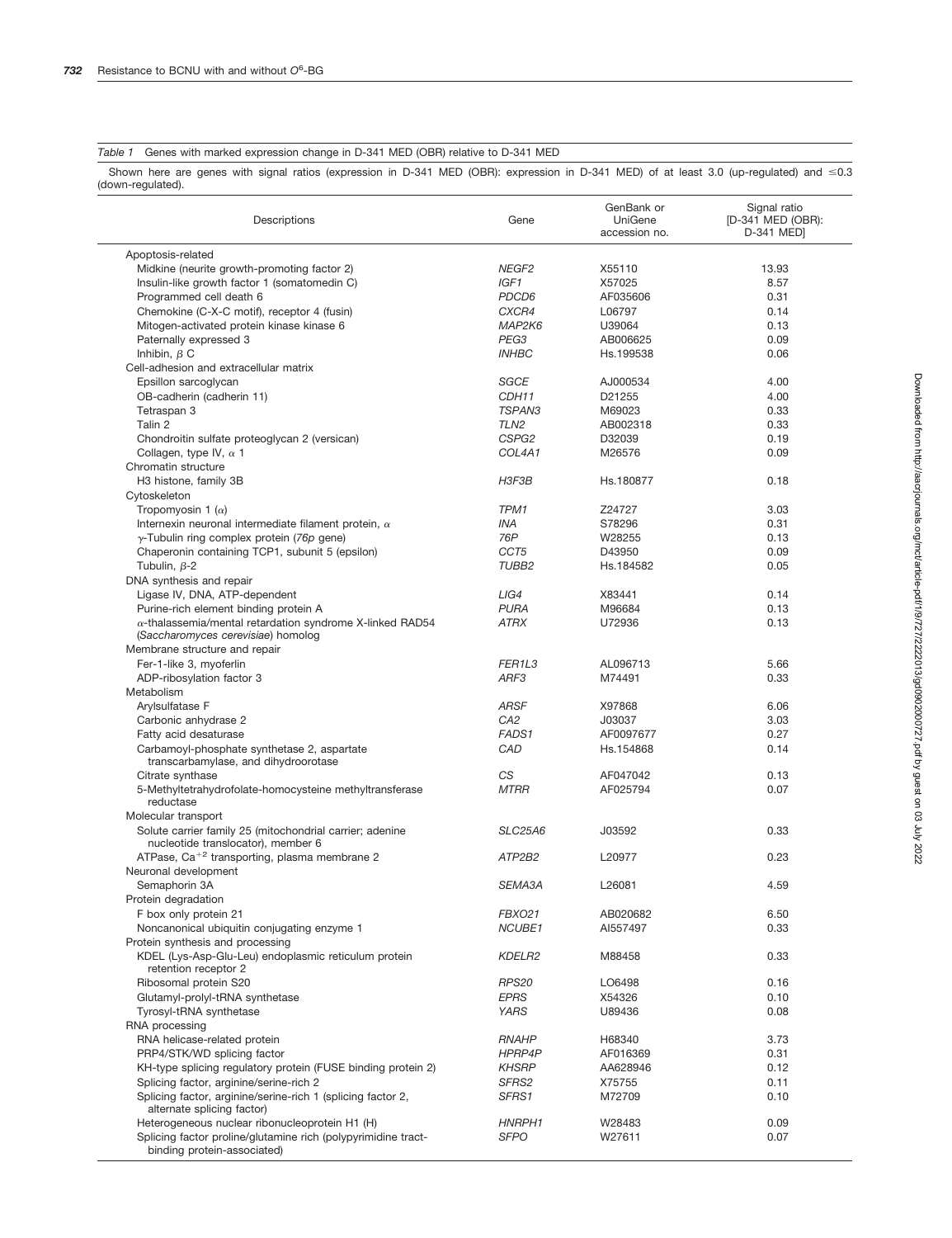#### *Table 1* Continued

Shown here are genes with signal ratios (expression in D-341 MED (OBR): expression in D-341 MED) of at least 3.0 (up-regulated) and  $\leq 0.3$ (down-regulated).

| Descriptions                                                                                                                    | Gene              | GenBank<br>or UniGene<br>accession<br>no. | Signal ratio<br>[D-341 MED (OBR):<br>D-341 MED] |
|---------------------------------------------------------------------------------------------------------------------------------|-------------------|-------------------------------------------|-------------------------------------------------|
| Signal transduction                                                                                                             |                   |                                           |                                                 |
| Serine protease 11 (IGF binding)                                                                                                | PRSS11            | D87258                                    | 9.85                                            |
| Cysteine-rich, angiogenic inducer, 61                                                                                           | CYR61             | Y11307                                    | 6.06                                            |
| Serine protease 12 (neurotrypsin, motopsin)                                                                                     | PRSS12            | AI810767                                  | 4.92                                            |
| Teratocarcinoma-derived growth factor 1                                                                                         | TDGF1             | M96956                                    | 3.73                                            |
| Duffy antigen receptor for chemokines                                                                                           | <b>DARC</b>       | X85785                                    | 3.73                                            |
| Ectodermal-neural cortex (with BTB-like domain)                                                                                 | ENC <sub>1</sub>  | AF059611                                  | 3.73                                            |
| Protein phosphatase 2 requlatory subunit A, $\beta$ isoform                                                                     | PPP2R1B           | M65254                                    | 3.03                                            |
| O-Linked N-acetylglucosamine (GlcNAc) transferase (UDP-N-<br>acetylglucosamine:polypeptide-N-acetylglucosaminyl<br>transferase) | OGT               | U77413                                    | 0.33                                            |
| Pituitary tumor-transforming 1 interacting protein                                                                              | PTTG1IP           | Z50022                                    | 0.33                                            |
| Interleukin-1 receptor-associated kinase 1                                                                                      | IRAK1             | U52112                                    | 0.31                                            |
| Serum constituent protein                                                                                                       | <b>MSE55</b>      | M88338                                    | 0.25                                            |
| Acid sphingomyelinase-like phosphodiesterase                                                                                    | ASM3A             | Y08136                                    | 0.25                                            |
| FK506 binding protein 1A (12kD)                                                                                                 | FKBP1A            | V00599                                    | 0.18                                            |
| Cyclin G1                                                                                                                       | CCNG1             | X77794                                    | 0.13                                            |
| Frizzled (Drosophila) homologue 7                                                                                               | FZD7              | AB017365                                  | 0.08                                            |
| Stress response                                                                                                                 |                   |                                           |                                                 |
| Heat shock M, 70,000 protein 6                                                                                                  | HSPA6             | X51757                                    | 12.13                                           |
| Metallothionein 1L                                                                                                              | MT <sub>1</sub> L | AA224832                                  | 7.46                                            |
| Metallothionein 2A                                                                                                              | MT <sub>2</sub> A | AI547258                                  | 6.06                                            |
| Metallothionein 1A                                                                                                              | MT <sub>1</sub> A | K01383                                    | 3.48                                            |
| Transcription                                                                                                                   |                   |                                           |                                                 |
| Inhibitor of DNA binding 2                                                                                                      | ID <sub>2</sub>   | D13891                                    | 4.59                                            |
| Short stature homeobox 2                                                                                                        | SHOX2             | AF022654                                  | 3.25                                            |
| LIM domain only 2 (rhombotin-like 1)                                                                                            | <b>LM02</b>       | X61118                                    | 3.03                                            |
| Suppressor of Ty (Saccharomyces cerevisiae) 6 homologue                                                                         | SUPT6H            | U46691                                    | 0.27                                            |
| Zinc finger protein 161                                                                                                         | <b>ZNF161</b>     | D28118                                    | 0.27                                            |
| Nescient helix loop helix 2                                                                                                     | NHLH <sub>2</sub> | M96740                                    | 0.22                                            |
| Zinc finger protein 124 (HZF-16)                                                                                                | <b>ZNF124</b>     | S54641                                    | 0.20                                            |
| Transcription elongation factor A (SII), 1                                                                                      | TCEA1             | M81601                                    | 0.13                                            |
| Tripartite motif-containing 28                                                                                                  | <b>TRIM28</b>     | X97548                                    | 0.09                                            |
| T-box, brain, 1                                                                                                                 | TBR1              | U49250                                    | 0.07                                            |
| Cancer-associated genes of unknown functions                                                                                    |                   |                                           |                                                 |
| P311 protein                                                                                                                    | P311              | U30521                                    | 0.33                                            |
| Genes of unknown functions                                                                                                      |                   |                                           |                                                 |
| Paternally expressed 10                                                                                                         | PEG <sub>10</sub> | Hs.137476                                 | 32.00                                           |
| KIAA0471 gene product                                                                                                           | <b>KIAA0471</b>   | AL049701                                  | 5.28                                            |
| Hypothetical protein DKFZp564D0462                                                                                              | DKFZP564D0462     | AL033377                                  | 3.48                                            |
| Hypothetical protein FLJ10803                                                                                                   | FLJ10803          | AI765280                                  | 0.31                                            |
| Homo sapiens clone 23664 and 23905 mRNA sequence                                                                                | N/A               | AF035315                                  | 0.29                                            |
| Hypothetical protein FLB6421                                                                                                    | FLB6421           | AI133727                                  | 0.29                                            |
| EGF-like-domain, multiple 5                                                                                                     | EGFL5             | AB011542                                  | 0.29                                            |
| KIAA1111 protein                                                                                                                | <b>KIAA1111</b>   | AB029034                                  | 0.27                                            |
| KIAA0794 protein                                                                                                                | <b>KIAA0794</b>   | AB018337                                  | 0.27                                            |
| Human DNA sequence from cDNA 16pHQG                                                                                             | N/A               | Z84717                                    | 0.22                                            |
| HCGVIII-1 protein                                                                                                               | HCGVIII-1         | X92110                                    | 0.22                                            |
| Leucine-rich PPR-motif containing                                                                                               | <b>LRPPRC</b>     | M92439                                    | 0.09                                            |
| SET domain, bifurcated 1                                                                                                        | SETDB1            | D31891                                    | 0.08                                            |

Alternatively, although treatment with *O*<sup>6</sup> -BG eliminated the AGT content of D-341 MED (OBR), the cells still exhibited marked resistance to BCNU. Our results strongly support the presence of another mechanism of resistance that involves neither AGT, GSH, nor GST. We have investigated whether the drug-resistant cells have an increased ICL repair activity. If these cells have an increased repair capacity, it is most likely directed at the monoadducts because we observed no decrease in the DNA ICLs over time.

The results from the microarray experiment suggest several explanations for BCNU-resistance exhibited by D-341 MED (OBR). Among these possible resistance factors are the metallothionein isoforms 1-L, 2A, and 1-A (metallothioneins 1E and 1F increased by 2.6- and 2.5 fold, respectively, and were not included in the table). Although best associated with resistance of many cancer cells (including brain tumors) against platinum compounds (58, 59), these sulfur-rich peptides can also protect the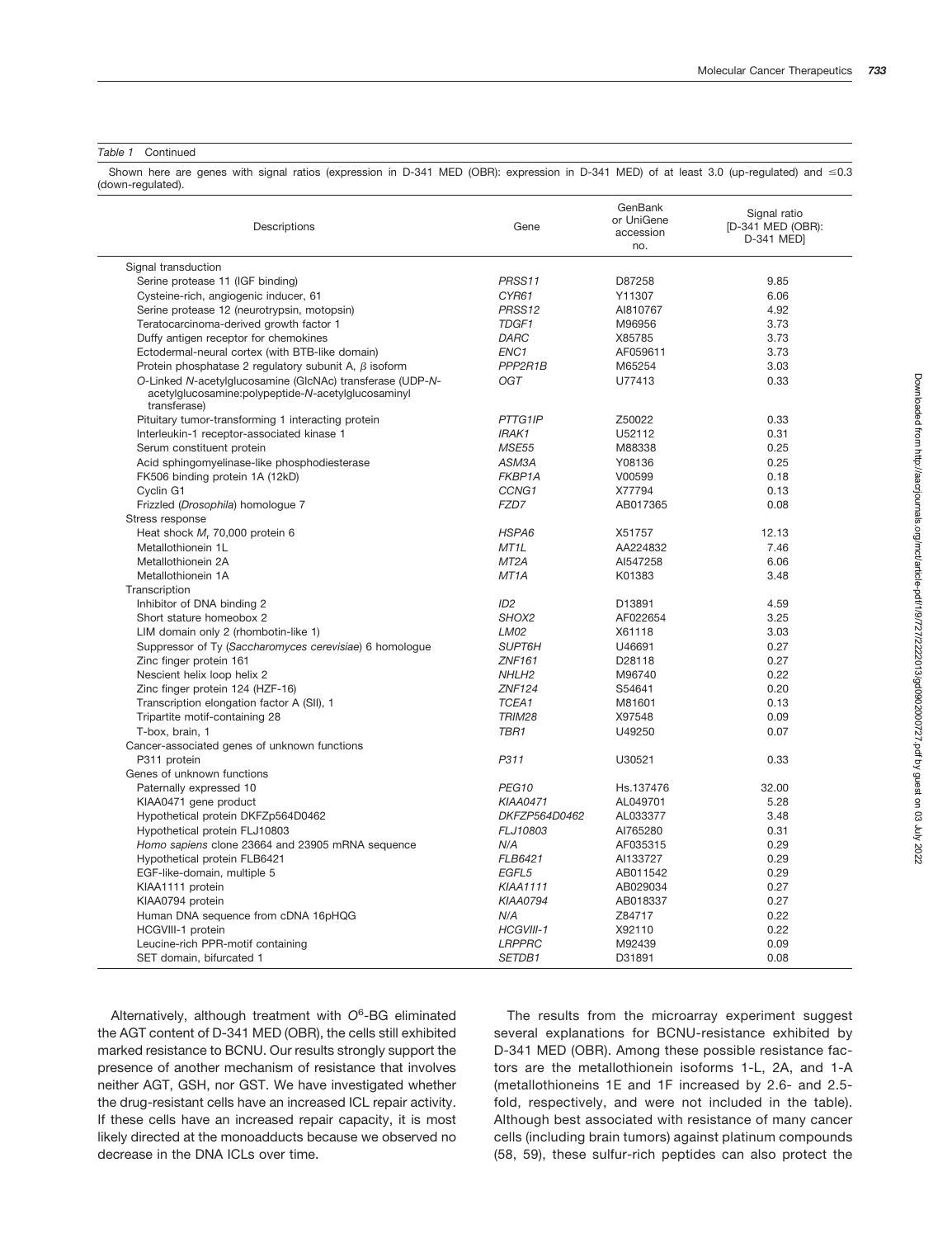cells by covalent sequestration of electrophilic antineoplastic drugs (60-62).

The mitigation of apoptosis may also be a significant factor for BCNU resistance by D-341 MED (OBR). NEGF2 (which registered a 15-fold increase) has been shown to be antiapoptotic in Wilms' tumor cells (63) and cultured neurons (64) by inhibiting the activation of procaspase 3. IGF1 (increased 8.6-fold) is a well-known signaling protein for cell proliferation, and its elevation has been associated with several cancers (65). Interestingly, PRS11 (increased 10-fold) and CYR61 (increased 6-fold) are proteins with known IGF binding sites (66, 67). A stress-related protein, HSP70 protein 6 (HSPA6 or HSP70B') also has increased expression in D-341 MED (OBR). Several studies have linked heat shock proteins to cancer drug resistance (68–70). Recently, heat shock proteins have been implicated in inhibition of procaspase 3 (71). In parallel with increased expression of antiapoptotic genes, several proapoptotic genes appeared down-regulated. PEG3 (decreased 11-fold) has been shown to induce p53-mediated apoptosis by inducing Bax translocation from cytosol to mitochondria (72). PDCD6 (or ALG-2; which decreased 3.2-fold, is an essential component of Fas-mediated apoptosis (73). It is well known that the binding of HIV glycoprotein gp120 to the chemokine receptor CXCR4 (decreased 7-fold) leads to neuronal apoptosis (74). MAP2K6 (decreased 7.7-fold) was found necessary for c-Abl-induced apoptosis (75) but may also inhibit apoptosis in a p38MAPK (mitogen-activated protein kinase) manner (76). INHBC (which is the  $\beta$  chain of inhibin/activin, a member of the transforming growth factor  $\beta$  superfamily) decreased 17-fold. The proapoptotic action of inhibin/activin is well documented (77). Cells treated with inhibin have reduced *Bcl-2* (an apoptosis inhibitor) expression, which could also be a consequence of *p53* up-regulation. The effectiveness of many chemotherapeutic drugs has been correlated with their ability to induce apoptosis (78, 79). For example, glioblastoma cells overexpressing *Bcl-2* were less sensitive to BCNU (80). In another study, glioma cells with induced BCNU resistance were found to be resistant to apoptosis, and this correlated to altered nuclear localization of Bax protein (proapoptotic; Ref. 81).

Another interesting up-regulation is that of the gene for adhesion protein (osteoblast) OB-cadherin. A similar protein, E-cadherin, is believed to contribute to cancer drug resistance through contact-dependent growth inhibition (82). Semaphorin 3A (SEMA3A) is a member of a family of secreted or transmembrane neuronal proteins with a conserved 500-amino acid domain. A member of this family, SEMA3C (human semaphorin E), has been identified as a non-multidrug resistance factor in cisplatin-resistant ovarian cells (83).

The cellular resistance to BCNU and *O*<sup>6</sup> -BG is a significant concern because trials of this regimen are now in the clinic (84, 85). We have now shown that brain tumor cells can be resistant to BCNU plus *O*<sup>6</sup> -BG without the involvement of GST, GSH, AGT, or DNA ICL repair. However, the drug treatment regimen of BCNU plus *O*<sup>6</sup> -BG has been shown to cause a mutant AGT unresponsive to *O*<sup>6</sup> -BG inactivation in TE-671 (OBR) cells. Gene expression analysis suggests the roles of metallothioneins and apoptotic down-regulation in these cells. Further work will be required to sort through the list of genes with altered expression in D-341 MED (OBR) for their role in BCNU resistance.

#### **References**

1. Fine, H. A. The basis for current treatment recommendations for malignant gliomas. J. Neurooncol., *20:* 111–120, 1994.

2. Tong, W. P., Kirk, M. C., and Ludlum, D. B. Formation of the cross-link 1-[N<sup>3</sup>-deoxycytidyl), 2-[N<sup>1</sup>-deoxyguanosinyl]ethane in DNA treated with *N,N*-bis(2-chloroethyl)-*N*-nitrosourea, Cancer Res., *42:* 3102–3105, 1982.

3. Ludlum, D. B., and Tong, W. P. Modification of DNA and RNA bases by nitrosoureas. *In:* B. Serrrou, P. S. Schein, and J. L. Imbach (eds.), Nitrosoureas in Cancer Treatment, Vol. 19, pp. 33–48. Amsterdam: Elsevier/ North-Holland Biomedical Press, 1981.

4. Ewig, R. A., and Kohn, K. W. DNA damage and repair in mouse leukemia L1210 cells treated with nitrogen mustard, 1,3-bis(2-chloroethyl)-1-nitrosourea, and other nitrosoureas. Cancer Res., *37:* 2114–2122, 1977.

5. Kohn, K. W. Mechanistic approaches to new nitrosourea development. Recent Results Cancer Res., *76:* 141–152, 1981.

6. Pegg, A. E. Properties of mammalian *O*<sup>6</sup> -alkylguanine-DNA transferases. Mutat. Res., *233:* 165–175, 1990.

7. Belanich, M., Pastor, M., Randall, T., Guerra, D., Kibitel, J., Alas, L., Li, B., Citron, M., Wasserman, P., White, A., Eyre, H., Jaeckle, K., Schulman, S., Rector, D., Prados, M., Coons, S., Shapiro, W., and Yarosh, D. Retrospective study of the correlation between the DNA repair protein alkyltransferase and survival of brain tumor patients treated with carmustine. Cancer Res., *56:* 783–788, 1996.

8. Hotta, T., Saito, Y., Fujita, H., Mikami, T., Kurisu, K., Kiya, K., Uozumi, T., Isowa, G., Ishizaki, K., and Ikenaga, M. *O*<sup>6</sup> -Alkylguanine-DNA alkyltransferase activity of human malignant glioma and its clinical implications. J. Neurooncol., *21:* 135–140, 1994.

9. Jaeckle, K. A., Eyre, H. J., Townsend, J. J., Schulman, S., Knudson, H. M., Belanich, M., Yarosh, D. B., Bearman, S. I., Giroux, D. J., and Schold, S. C. Correlation of tumor O<sup>6</sup>-methylguanine-DNA methyltransferase levels with survival of malignant astrocytoma patients treated with bis-chloroethylnitrosourea: a Southwest Oncology Group study. J. Clin. Oncol., *16:* 3310–3315, 1998.

10. Esteller, M., Garcia-Foncillas, J., Andion, E., Goodman, S. N., Hidalgo, O. F., Vanaclocha, V., Baylin, S. B., and Herman, J. G. Inactivation of the DNA-repair gene *MGMT* and the clinical response of gliomas to alkylating agents. N. Engl. J. Med., *343:* 1350–1354, 2000.

11. Ali-Osman, F. Quenching of DNA cross-link precursors of chloroethylnitrosoureas and attenuation of DNA interstrand cross-linking by glutathione. Cancer Res., *49:* 5258–5261, 1989.

12. Ali-Osman, F., Caughlan, J., and Gray, G. S. Decreased DNA interstrand cross-linking and cytotoxicity induced in human brain tumor cells by 1,3-bis(2-chloroethyl)-1-nitrosourea after *in vitro* reaction with glutathione. Cancer Res., *49:* 5954–5958, 1989.

13. Ali-Osman, F., Stein, D. E., and Renwick, A. Glutathione content and glutathione-*S*-transferase expression in 1,3-bis(2-chloroethyl)-1-nitrosourea-resistant human malignant astrocytoma cell lines. Cancer Res., *50:* 6976–6980, 1990.

14. Ali-Osman, F., Rairkar, A., and Young, P. Formation and repair of 1,3-bis-(2-chloroethyl)-1-nitrosourea and cisplatin induced total genomic DNA interstrand crosslinks in human glioma cells. Cancer Biochem. Biophys., *14:* 231–241, 1995.

15. Sriram, R., and Ali-Osman, F. S1-nuclease enhancement of the ethidium bromide binding assay of drug-induced DNA interstrand crosslinking in human brain tumor cells. Anal. Biochem., *187:* 345–348, 1990.

16. Ali-Osman, F., Berger, M. S., Rajagopal, S., Spence, A., and Livingston, R. B. Topoisomerase II inhibition and altered kinetics of formation and repair of nitrosourea and cisplatin-induced DNA interstrand crosslinks and cytotoxicity in human glioblastoma cells. Cancer Res., *53:* 5663– 5668, 1993.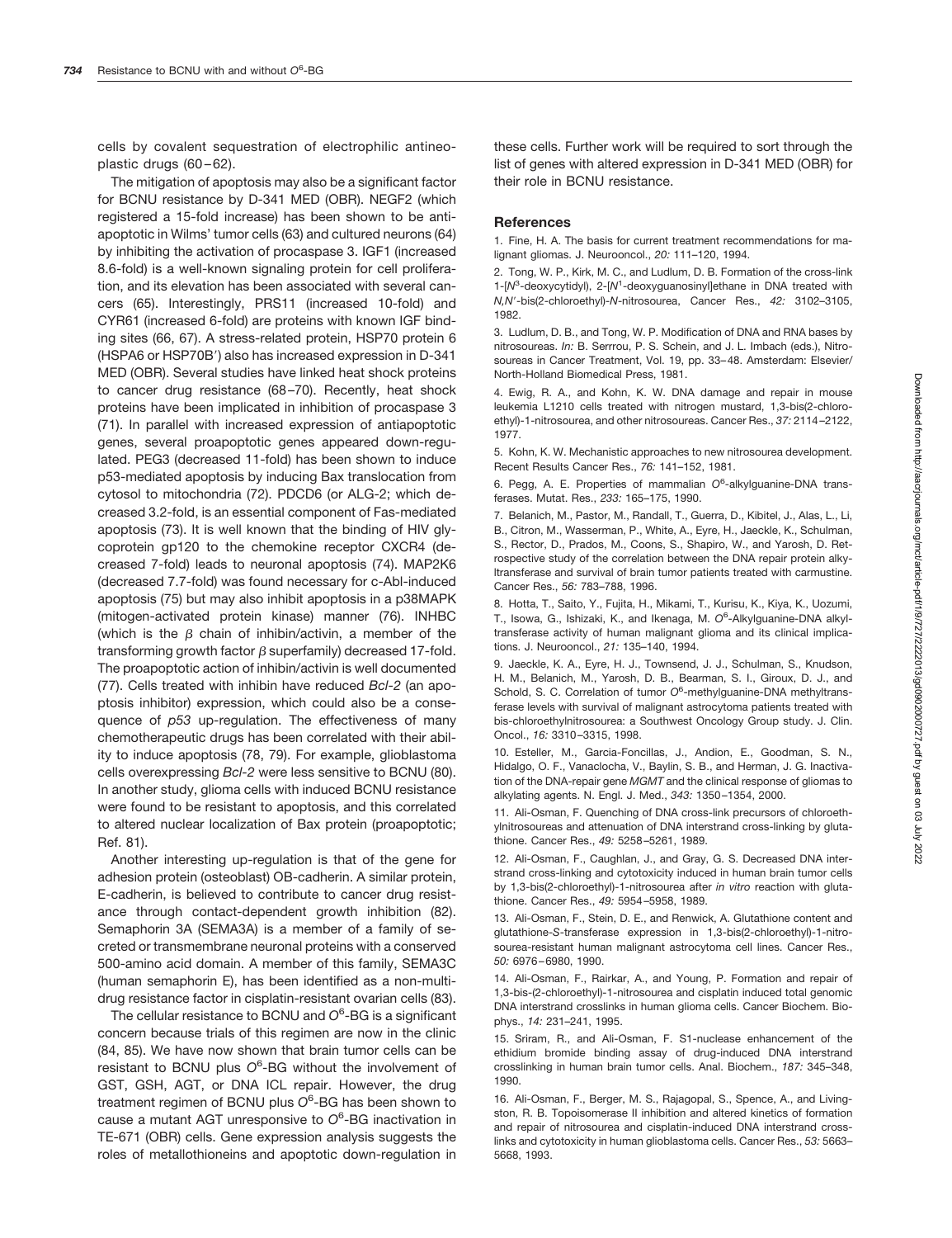17. Dolan, M. E., Stine, L., Mitchell, R. B., Moschel, R. C., and Pegg, A. E. Modulation of mammalian *O*<sup>6</sup> -alkylguanine-DNA alkyltransferase *in vivo* by O<sup>6</sup>-benzylguanine and its effect on the sensitivity of a human glioma tumor to 1-(2-chloroethyl)-3-(4-methylcyclohexyl)-1-nitrosourea. Cancer Commun., *2:* 371–377, 1990.

18. Dolan, M. E., Moschel, R. C., and Pegg, A. E. Depletion of mammalian *O*6 -alkylguanine-DNA alkyltransferase activity by *O*<sup>6</sup> -benzylguanine provides a means to evaluate the role of this protein in protection against carcinogenic and therapeutic alkylating agents. Proc. Natl. Acad. Sci. USA, *87:* 5368–5372, 1990.

19. Dolan, M. E., and Pegg, A. E. O<sup>6</sup>-Benzylguanine and its role in chemotherapy. Clin. Cancer Res., *3:* 837–847, 1997.

20. Quinn, J. A., Dolan, M. E., Pegg, A. E., Moschel, R. C., Pluda, J., McLendon, R. E., Provenzale, J. M., Petros, W., Tourt-Uhlig, S., Rich, J., Guruangan, S., Affronti, M. L., Buchanan, W., Colvin, M., Stewart, E. S., Friedman, A. H., Bigner, D. D., and Friedman, H. S. Phase II trial of BCNU plus *O*<sup>6</sup> -benzylguanine for patients with recurrent or progressive malignant glioma. Proc. Am. Soc. Clin. Oncol., *20*, 2001.

21. Friedman, H. S., Colvin, O. M., Kaufmann, S. H., Ludeman, S. M., Bullock, N., Bigner, D. D., and Griffith, O. W. Cyclophosphamide resistance in medulloblastoma. Cancer Res., *52:* 5373–5378, 1992.

22. Bradford, M. M. A rapid and sensitive method for the quantitation of microgram quantities of protein utilizing the principle of protein-dye binding. Anal. Biochem., *72:* 248–254, 1976.

23. Tietze, F. Enzymic method for quantitative determination of nanogram amounts of total and oxidized glutathione: applications to mammalian blood and other tissues. Anal. Biochem., *27:* 502–522, 1969.

24. Griffith, O. W. Determination of glutathione and glutathione disulfide using glutathione reductase and 2-vinylpyridine, Anal. Biochem., *106:* 207–212, 1980.

25. Friedman, H. S., Skapek, S. X., Colvin, O. M., Elion, G. B., Blum, M. R., Savina, P. M., Hilton, J., Schold, S. C., Jr., Kurtzberg, J., and Bigner, D. D. Melphalan transport, glutathione levels, and glutathione-*S*-transferase activity in human medulloblastoma. Cancer Res., *48:* 5397–5402, 1988.

26. Habig, W. H., Pabst, M. J., and Jakoby, W. B. Glutathione *S*-transferases. The first enzymatic step in mercapturic acid formation. J. Biol. Chem., *249:* 7130–7139, 1974.

27. Tano, K., Shiota, S., Collier, J., Foote, R. S., and Mitra, S. Isolation and structural characterization of a cDNA clone encoding the human DNA repair protein for O<sup>6</sup>-alkylguanine. Proc. Natl. Acad. Sci. USA, 87: 686-690, 1990.

28. Dong, Q., Bullock, N., Ali-Osman, F., Colvin, O. M., Bigner, D. D., and Friedman, H. S. Repair analysis of 4-hydroperoxycyclophosphamideinduced DNA interstrand crosslinking in the c-*myc* gene in 4-hydroperoxycyclophosphamide-sensitive and -resistant medulloblastoma cell lines. Cancer Chemother Pharmacol., *37:* 242–246, 1996.

29. Futscher, B. W., Pieper, R. O., Dalton, W. S., and Erickson, L. C. Gene-specific DNA interstrand cross-links produced by nitrogen mustard in the human tumor cell line Colo320HSR. Cell Growth Differ., *3:* 217–223, 1992.

30. Vos, J. M., and Hanawalt, P. C. Processing of psoralen adducts in an active human gene: repair and replication of DNA containing monoadducts and interstrand cross-links. Cell, *50:* 789–799, 1987.

31. Berhane, K., Hao, X. Y., Egyhazi, S., Hansson, J., Ringborg, U., and Mannervik, B. Contribution of glutathione transferase M3-3 to 1,3-bis(2 chloroethyl)-1-nitrosourea resistance in a human non-small cell lung cancer cell line. Cancer Res., *53:* 4257–4261, 1993.

32. Weber, G. F., and Waxman, D. J. Denitrosation of the anti-cancer drug 1,3-bis(2-chloroethyl)-1-nitrosourea catalyzed by microsomal glutathione *S*-transferase and cytochrome P450 monooxygenases. Arch. Biochem. Biophys., *307:* 369–378, 1993.

33. Xu, G. W., Nutt, C. L., Zlatescu, M. C., Keeney, M., Chin-Yee, I., and Cairncross, J. G. Inactivation of p53 sensitizes U87MG glioma cells to 1,3-bis(2-chloroethyl)-1-nitrosourea. Cancer Res., *61:* 4155–4159, 2001.

34. Ruan, S., Okcu, M. F., Ren, J. P., Chiao, P., Andreeff, M., Levin, V., and Zhang, W. Overexpressed WAF1/Cip1 renders glioblastoma cells resistant to chemotherapy agents 1,3-bis(2-chloroethyl)-1-nitrosourea and cisplatin. Cancer Res., *58:* 1538–1543, 1998.

35. Norman, S. A., Rhodes, S. N., Treasurywala, S., Hoelzinger, D. B., Rankin Shapiro, J., and Scheck, A. C. Identification of transforming growth  $factor-\beta$ 1-binding protein overexpression in carmustine-resistant glioma cells by mRNA differential display. Cancer (Phila.), *89:* 850–862, 2000.

36. Malapetsa, A., Noe, A. J., Poirier, G. G., Desnoyers, S., Berger, N. A., and Panasci, L. C. Identification of a 116 kDa protein able to bind 1,3 bis(2-chloroethyl)-1-nitrosourea-damaged DNA as poly(ADP-ribose) polymerase. Mutat. Res., *362:* 41–50, 1996.

37. Baer, J. C., Freeman, A. A., Newlands, E. S., Watson, A. J., Rafferty, J. A., and Margison, G. P. Depletion of *O*<sup>6</sup> -alkylguanine-DNA alkyltransferase correlates with potentiation of temozolomide and CCNU toxicity in human tumour cells. Br. J. Cancer, *67:* 1299–1302, 1993.

38. Tsujimura, T., Zhang, Y. P., Fujio, C., Chang, H. R., Watatani, M., Ishizaki, K., Kitamura, H., and Ikenaga, M. *O*<sup>6</sup> -Methylguanine methyltransferase activity and sensitivity of Japanese tumor cell strains to 1-(4-amino-2-methyl-5-pyrimidinyl)methyl-3-(2-chloroethyl)-3-nitrosourea hydrochloride. Jpn. J. Cancer Res., *78:* 1207–1215, 1987.

39. Kokkinakis, D. M., Ahmed, M. M., Delgado, R., Fruitwala, M. M., Mohiuddin, M., and Albores-Saavedra, J. Role of *O*<sup>6</sup> -methylguanine-DNA methyltransferase in the resistance of pancreatic tumors to DNA alkylating agents. Cancer Res., *57:* 5360–5368, 1997.

40. Preuss, I., Thust, R., and Kaina, B. Protective effect of O<sup>6</sup>-methylguanine-DNA methyltransferase (MGMT) on the cytotoxic and recombinogenic activity of different antineoplastic drugs. Int. J. Cancer, *65:* 506– 512, 1996.

41. Beith, J., Hartley, J., Darling, J., and Souhami, R. DNA interstrand cross-linking and cytotoxicity induced by chloroethylnitrosoureas and cisplatin in human glioma cell lines which vary in cellular concentration of *O*6 -alkylguanine-DNA alkyltransferase. Br. J. Cancer, *75:* 500–505, 1997.

42. Marathi, U. K., Kroes, R. A., Dolan, M. E., and Erickson, L. C. Prolonged depletion of O<sup>6</sup>-methylguanine DNA methyltransferase activity following exposure to *O*<sup>6</sup> -benzylguanine with or without streptozotocin enhances 1,3-bis(2-chloroethyl)-1-nitrosourea sensitivity *in vitro*. Cancer Res., *53:* 4281–4286, 1993.

43. Felker, G. M., Friedman, H. S., Dolan, M. E., Moschel, R. C., and Schold, C. Treatment of subcutaneous and intracranial brain tumor xenografts with *O*<sup>6</sup> -benzylguanine and 1,3-bis(2-chloroethyl)-1-nitrosourea. Cancer Chemother. Pharmacol., *32:* 471–476, 1993.

44. Wedge, S. R., and Newlands, E. S. *O*<sup>6</sup> -Benzylguanine enhances the sensitivity of a glioma xenograft with low *O*<sup>6</sup> -alkylguanine-DNA alkyltransferase activity to temozolomide and BCNU. Br. J. Cancer, *73:* 1049–1052, 1996.

45. Schold, S. C., Jr., Kokkinakis, D. M., Rudy, J. L., Moschel, R. C., and Pegg, A. E. Treatment of human brain tumor xenografts with O<sup>6</sup>-benzyl-2-deoxyguanosine and BCNU. Cancer Res., *56:* 2076–2081, 1996.

46. Magull-Seltenreich, A., and Zeller, W. J. Inhibition of *O*<sup>6</sup> -alkylguanine-DNA alkyltransferase in animal and human ovarian tumor cell lines by *O*6 -benzylguanine and sensitization to BCNU. Cancer Chemother. Pharmacol., *35:* 262–266, 1995.

47. Magull-Seltenreich, A., and Zeller, W. J. Sensitization of human colon tumour cell lines to carmustine by depletion of *O*<sup>6</sup> -alkylguanine-DNA alkyltransferase. J. Cancer Res. Clin. Oncol., *121:* 225–229, 1995.

48. Phillips, W. P., Jr., and Gerson, S. L. Acquired resistance to O<sup>6</sup>benzylguanine plus chloroethylnitrosoureas in human breast cancer. Cancer Chemother Pharmacol., *44:* 319–326, 1999.

49. Xu-Welliver, M., and Pegg, A. E. Point mutations at multiple sites including highly conserved amino acids maintain activity, but render *O*<sup>6</sup> alkylguanine-DNA alkyltransferase insensitive to *O*<sup>6</sup> -benzylguanine. Biochem. J., *347:* 519–526, 2000.

50. Crone, T. M., Goodtzova, K., Edara, S., and Pegg, A. E. Mutations in human O<sup>6</sup>-alkylguanine-DNA alkyltransferase imparting resistance to O<sup>6</sup>benzylguanine. Cancer Res., *54:* 6221–6227, 1994.

51. Davis, B. M., Roth, J. C., Liu, L., Xu-Welliver, M., Pegg, A. E., and Gerson, S. L. Characterization of the P140K, PVP(138–140)MLK, and G156A O<sup>6</sup>-methylguanine-DNA methyltransferase mutants: implications for drug resistance gene therapy. Hum. Gene Ther., *10:* 2769–2778, 1999.

52. Davis, B. M., Koc, O. N., and Gerson, S. L. Limiting numbers of G156A *O*6 -methylguanine-DNA methyltransferase-transduced marrow progeni-